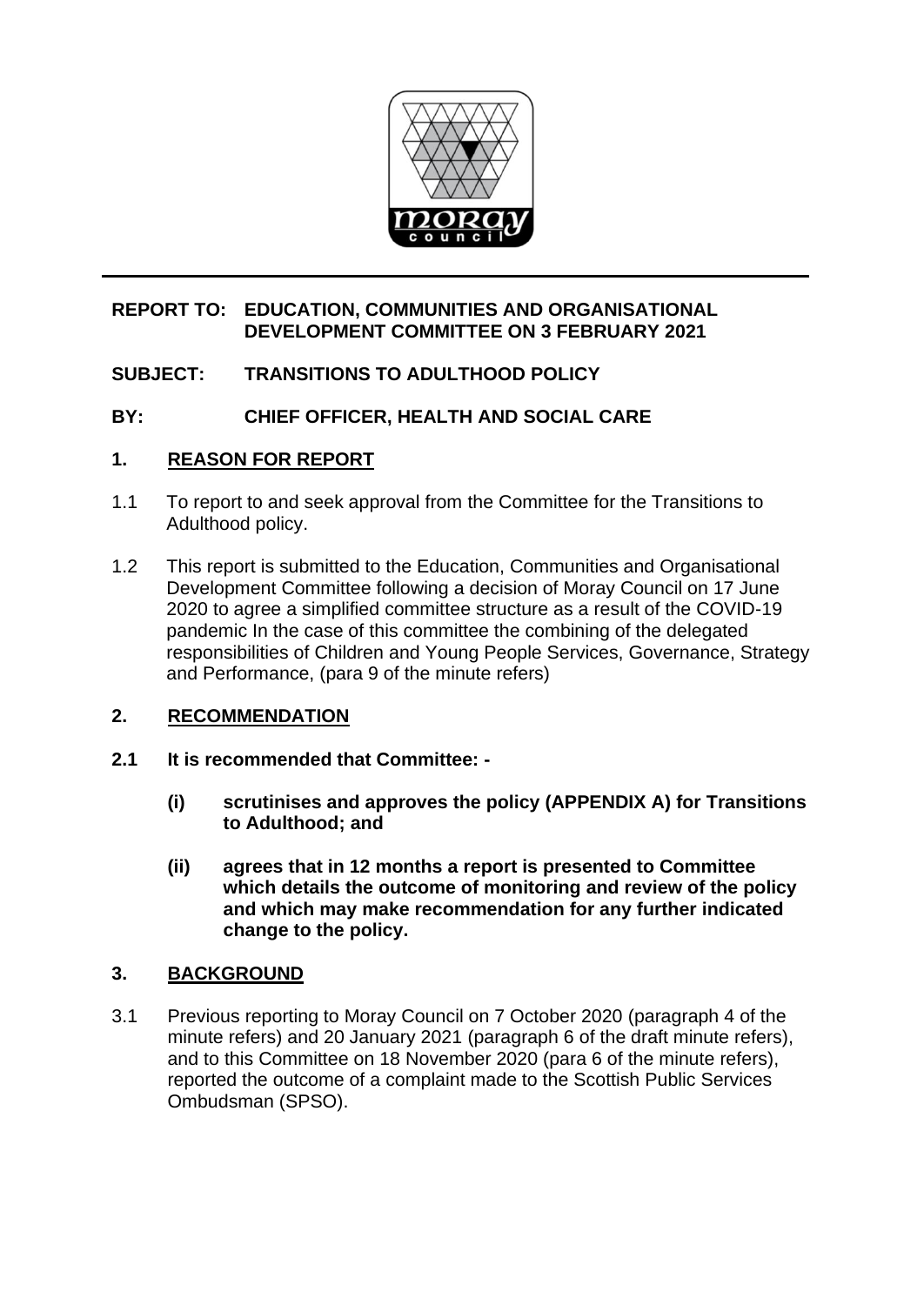- 3.2 A RAG rated action plan presented for consideration advised that actions that had still to be completed were the revisions of the Continuing Care and Transitions Policies and following review and approval of those policies, there had to be consideration of the training needs of staff.
- 3.3 Each of these policies is presented for consideration for approval by this Committee. The continuing care policy is a separate item on this agenda.
- 3.4 As previously reported to Committee on 18 November 2020 (paragraph 6 of the minute refers), Friendly Access undertook a survey arising from the SPSO report and findings on the transition experiences of young people. Following on from their work, we invited Friendly Access to assist with the revision of the Transition policy and to lead a second consultation. Friendly Access' input ensured throughout the process that the areas for improvement highlighted in their first survey were addressed in the policy. Thereafter the second survey, which is attached, tested whether or not the policy addresses the improvement areas.
- 3.5 Friendly Access, acting together with a number of representatives of various departments and organisations, have had a significant part in the creation of the Transitions to Adulthood policy attached **Appendix A.**
- 3.6 The flow charts reflecting the processes, are attached at **Appendices C and D.** Appendix C is for looked after children. Appendix D is for children who are not looked after. These flow charts will be updated as training and additional feedback make the policy into practice.
- 3.7 Friendly Access led on the consultation on the policy, which was undertaken from late December 2020 until mid-January 2021. The outcome of that consultation is attached at **Appendix B.**
- 3.8 The policy is consistent with the principles and guidance of Getting it Right for Every Child and with child planning processes in Moray.
- 3.9 The overall purpose of the policy correlates closely to the Principles of Good Transitions: -
	- Give young people the individual support they need when they need it. This is consistent with Principal 4: - All young people should get the support that they need and with Principal 6 Families and carers need support
	- Provide a standardised, recognisable process to support good communication between all parties. This is consistent with Principal 2: - Support should be co-ordinated across all services.
	- Provide a framework for smooth transition. This is consistent with Principle 3: - [Planning should start early and](https://scottishtransitions.org.uk/blank/wp-content/uploads/2019/08/Principle3-planning-should-start-early-continue-to-age25.pdf)  [continue up to age 25](https://scottishtransitions.org.uk/blank/wp-content/uploads/2019/08/Principle3-planning-should-start-early-continue-to-age25.pdf)
	- Foster partnership working. This is consistent with [Principle 5. Young people, parents and carers](https://scottishtransitions.org.uk/blank/wp-content/uploads/2019/08/Principle5-young-people-parents-carers-have-access-to-information-they-need.pdf)  [must have access to the information they need](https://scottishtransitions.org.uk/blank/wp-content/uploads/2019/08/Principle5-young-people-parents-carers-have-access-to-information-they-need.pdf)
	- Ensure transition planning is person- centred. This is consistent with Principle 1 of the Principles of Good Transition: - Planning and decision-making should be carried out in a personcentred way.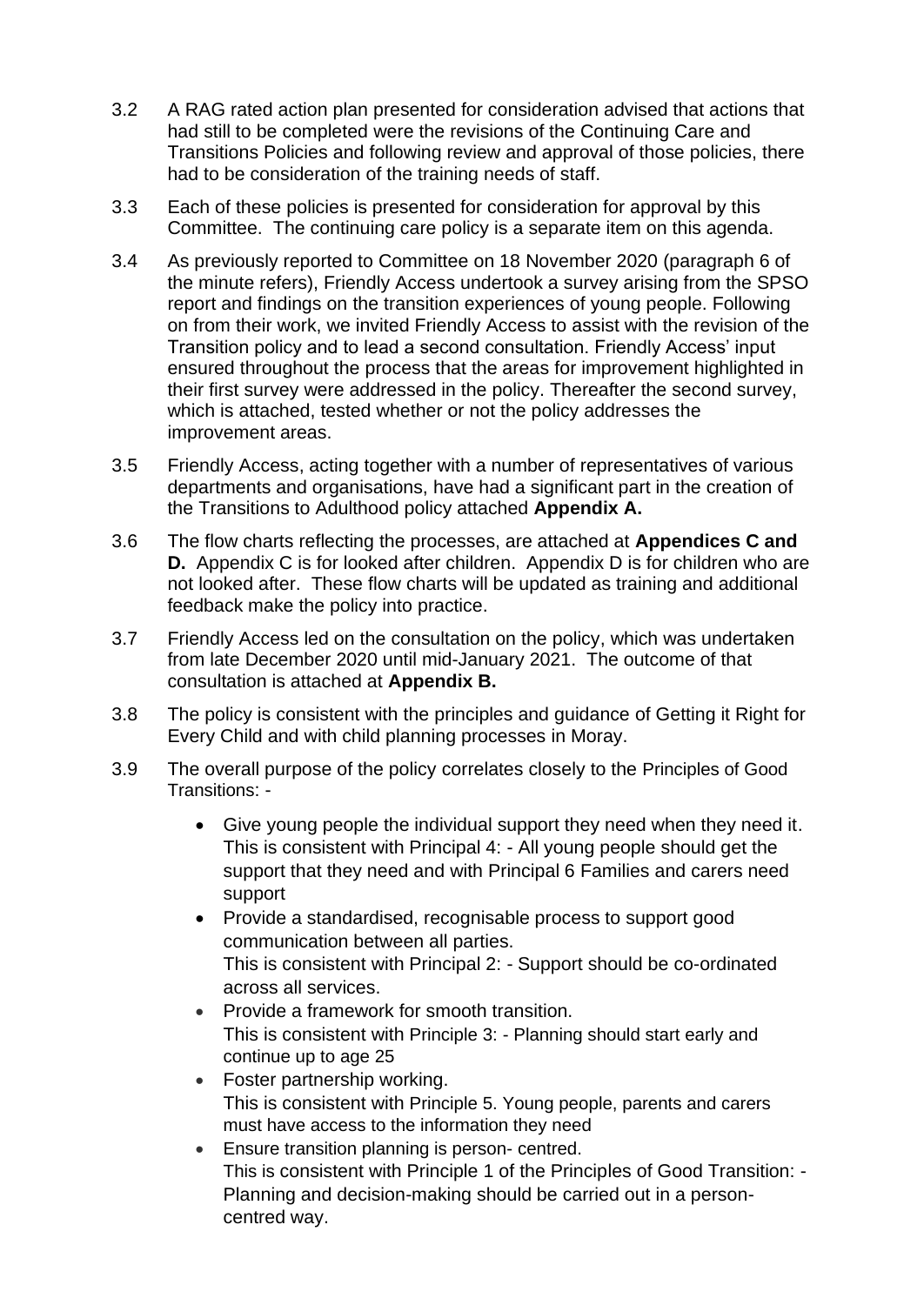- 3.10 The response to the survey in the main was positive. Taken from the conclusion, "Going forward, it is very encouraging that this revised policy has reversed the 70% of respondents who previously felt that outcomes would not meet their needs to roughly that same percentage being positive about achieving satisfactory outcomes."
- 3.11 An issue for some of the respondents is the need for the policy to be evident in practice and not simply be aspirational.
- 3.12 The planned training sessions, 3 in March and one session in April will help ensure that staff are familiar with the policy and approach. Further sessions will be held as practice develops and to measure to what extent the objectives of the policy are being achieved.
- 3.13 Friendly Access are currently exploring and considering their input into these sessions.
- 3.14 It is considered that this policy may need revision. An example of this being how to achieve equity for children who are home educated. The policy does not include that group of children at this time. As part of the process of consultation it was highlighted that their needs require being considered. This may be the subject of another work stream.

#### **4. SUMMARY OF IMPLICATIONS**

#### **(a) Corporate Plan and 10 Year Plan (Local Outcomes Improvement Plan (LOIP))**

The Children's Services plan 2020/23 identifies improving outcomes for children as a key priority the Children and families and Justice Social Work service improvement plan identifies actions to be taken to support these improvements the Corporate plan (2020 update) identifies the following priorities**:**

Work with families as partners to give their children the kind of lives they want them to lead so that children grow up to be strong and resilient. Improvement in children and young people's health and well-being

#### **(b) Policy and Legal**

The Council has statutory duties towards looked after children, children in need and children affected by disability in terms of Children (Scotland) Act 1995, as amended by the Children and Young People (Scotland) Act 2014.

## **(c) Financial implications**

There are no direct financial implications associated with this report.

#### **(d) Risk Implications**

The risk is noted in the body of the report in that there was the requirement made by the SPSO to review policy for transitions.

#### **(e) Staffing Implications**

There are no direct staffing implications associated with this report.